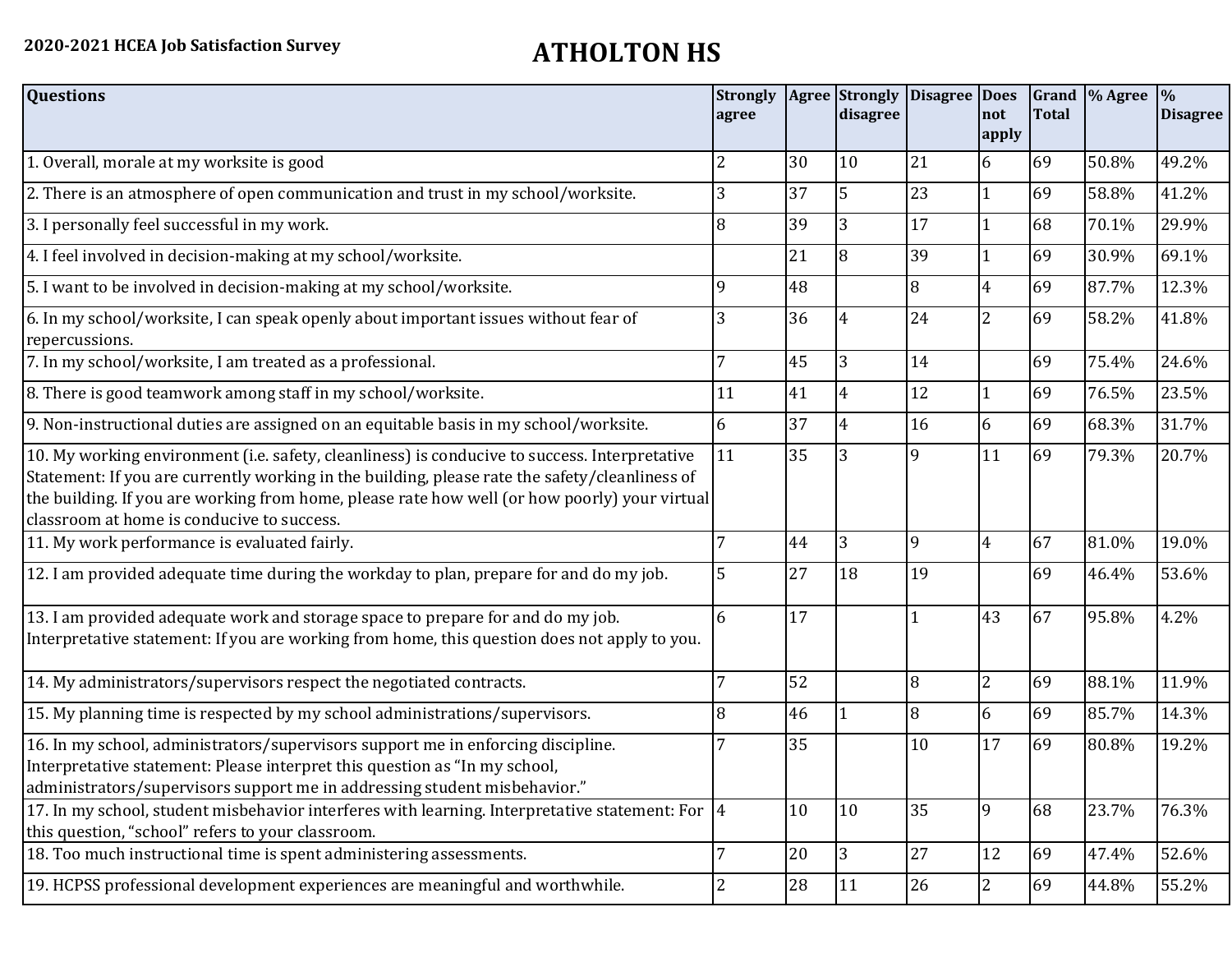| 20. Increased workload has contributed to a decline in my morale.                                                                                          | 27             | 29 | $\overline{2}$ | 9  | $\overline{2}$ | 69 | 83.6% | 16.4% |
|------------------------------------------------------------------------------------------------------------------------------------------------------------|----------------|----|----------------|----|----------------|----|-------|-------|
| 21. I am paid fairly.                                                                                                                                      | 3              | 25 | 16             | 25 |                | 69 | 40.6% | 59.4% |
| 22. I have confidence in the leadership exhibited by the HCPSS Superintendent.                                                                             | 5              | 18 | 19             | 27 |                | 69 | 33.3% | 66.7% |
| 23. I have confidence in the leadership exhibited by the Howard County Board of Education.                                                                 |                | 15 | 26             | 26 |                | 69 | 23.5% | 76.5% |
| 24. I have confidence in the leadership exhibited by the Howard County Education<br>Association (HCEA).                                                    | 27             | 31 | 6              | 5  |                | 69 | 84.1% | 15.9% |
| 25. I feel that HCPSS offers me the possibility of advancing professionally in the field of<br>education.                                                  | $\overline{2}$ | 40 | 3              | 13 | 11             | 69 | 72.4% | 27.6% |
| 26. In my position, I receive appropriate and adequate support and training.                                                                               | 5              | 44 | $\overline{2}$ | 18 |                | 69 | 71.0% | 29.0% |
| 27. During this current school year, I have experienced harassing behavior from colleagues.                                                                |                | 6  | 30             | 30 | $\overline{2}$ | 69 | 10.4% | 89.6% |
| 28. During this current school year, I have experienced harassing behavior from<br>administrators/supervisors.                                             |                | 8  | 28             | 31 | $\overline{2}$ | 69 | 11.9% | 88.1% |
| 29. During this current school year, I have experienced harassing behavior from parents.                                                                   | $\overline{2}$ | 10 | 21             | 32 | $\overline{4}$ | 69 | 18.5% | 81.5% |
| 30. At my school I spend most of my PIP time on non-instructional activities.                                                                              | $\overline{2}$ | 12 | 3              | 35 | 17             | 69 | 26.9% | 73.1% |
| 31. At my school our administrator includes time during PIP for teacher-initiated<br>collaboration.                                                        | 2              | 37 | $\overline{2}$ | 17 | 11             | 69 | 67.2% | 32.8% |
| 32. In my school, I spend too much time in meetings.                                                                                                       | 3              | 25 | $\overline{2}$ | 38 | 1              | 69 | 41.2% | 58.8% |
| 33. In my school, there is adequate support for special education students.                                                                                | 6              | 30 | $\overline{2}$ | 23 | 8              | 69 | 59.0% | 41.0% |
| 34. My administrator/supervisor provides people working from home with flexibility in their 15<br>workday.                                                 |                | 45 |                | 7  | $\overline{2}$ | 69 | 89.6% | 10.4% |
| 35. My administrator/supervisor has reasonable expectations of workload for staff while in<br>virtual learning.                                            | 12             | 35 | 5              | 15 | 2              | 69 | 70.1% | 29.9% |
| 36. Students have adequate technology and tools (hardware/software/connectivity) to<br>participate in virtual learning.                                    | $\overline{4}$ | 42 | $\overline{4}$ | 16 | 3              | 69 | 69.7% | 30.3% |
| 37. Staff have adequate technology hardware (e.g. computers, document cameras, other<br>technology hardware) to meet the requirements of virtual learning. | 6              | 37 | 5              | 18 | $\overline{2}$ | 68 | 65.2% | 34.8% |
| 38. HCPSS has provided the software I need to do my job and collaborate with colleagues.                                                                   | 6              | 49 | 3              | 10 | 1              | 69 | 80.9% | 19.1% |
| 39. The software and online services provided by HCPSS to do my job are difficult and/or<br>time-consuming to use.                                         | 6              | 28 | $\overline{2}$ | 33 |                | 69 | 49.3% | 50.7% |
| 40. In my class, I feel that students are engaged in virtual learning                                                                                      | $\overline{3}$ | 39 | 5              | 16 | 6              | 69 | 66.7% | 33.3% |
|                                                                                                                                                            |                |    |                |    |                |    |       |       |